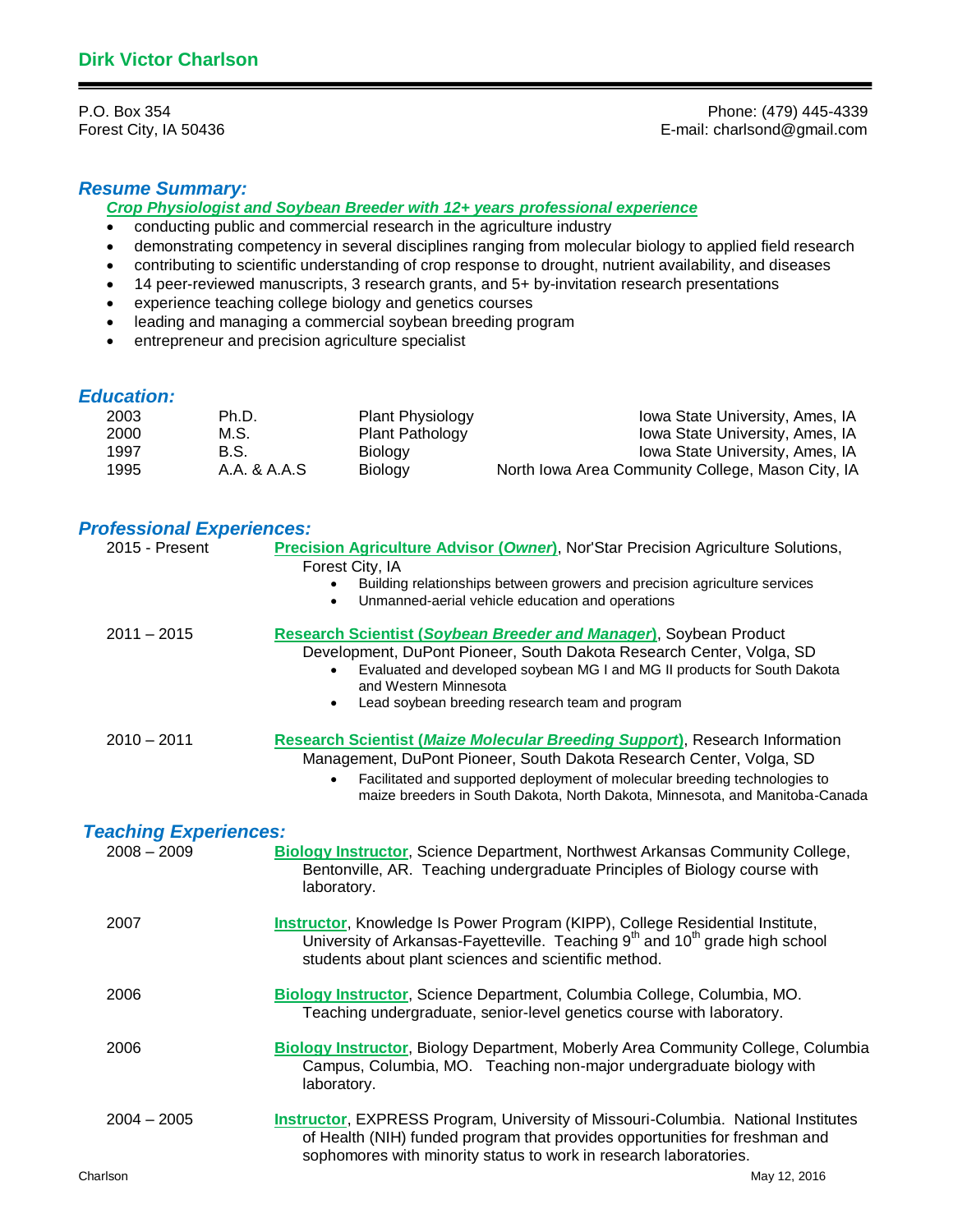|               | <b>Graduate and Post-Graduate Research Experiences:</b>                                                          |  |  |  |
|---------------|------------------------------------------------------------------------------------------------------------------|--|--|--|
| $2006 - 2009$ | Post-Doctoral Research Associate (Soybean Physiology), Department of                                             |  |  |  |
|               | Crop, Soil, and Environmental Science, University of Arkansas, Fayetteville, AR                                  |  |  |  |
|               | Conducted genetic and physiological research on drought tolerance and nitrogen<br>metabolism in soybean          |  |  |  |
|               | Mentor: Dr. Larry Purcell<br>$\bullet$                                                                           |  |  |  |
| $2004 - 2006$ | Life Sciences Post-Doctoral Fellow (Plant Molecular Biology),                                                    |  |  |  |
|               | Biochemistry Department, University of Missouri, Columbia, MO                                                    |  |  |  |
|               | Two-year fellowship to conduct physiological and genetic research on iron<br>homeostasis in Arabidopsis          |  |  |  |
|               | Mentor: Dr. Elizabeth Rogers<br>$\bullet$                                                                        |  |  |  |
| $2000 - 2003$ | <b>Graduate Research Assistant (Soybean Genetics and Physiology),</b>                                            |  |  |  |
|               | Agronomy Department, Iowa State University, Ames, IA                                                             |  |  |  |
|               | Ph.D. Dissertation: "Investigation of iron deficiency chlorosis in soybean"<br>$\bullet$                         |  |  |  |
|               | Conducted breeding, and genetic and physiological research on soybean<br>$\bullet$<br>iron-deficiency chlorosis. |  |  |  |
|               | Advisor: Dr. Randy Shoemaker<br>٠                                                                                |  |  |  |
| 1997 - 1999   | Graduate Research Assistant (Soybean Plant Pathology),                                                           |  |  |  |
|               | Department of Plant Pathology, Iowa State University, Ames, IA                                                   |  |  |  |
|               | M.S. Thesis: "Investigation of hatch stimulation in Heterodera glycines Ichinohe"                                |  |  |  |
|               | Conducted physiological research on soybean cyst nematode                                                        |  |  |  |
|               | Advisor: Dr. Gregory Tylka                                                                                       |  |  |  |

# *Selected Refereed Publications (by topic):*

### *Iron Deficiency Chlorosis*

- Rourke, J. A., **D. V. Charlson**, D. O. Gonzalez, L. O. Vodkin, M. A. Graham, S. R. Cianzio, M. A. Grusak, and R. C. Shoemaker. **2008**. Microarray analysis of iron-deficiency chlorosis in near-isogenic soybean lines. BMC Genomics 8:476-489.
- **Charlson, D. V.** and R. C. Shoemaker. **2006**. Evolution of iron acquisition in higher plants. Journal of Plant Nutrition 29:1-17.
- Cianzio, S. R., R. C. Shoemaker, and **D. V. Charlson**. **2006**. Genomic Resources of agronomic crops, *In* L.L. Barton and J. Abadía (eds.), Iron Nutrition in Plants and Rizhospheric Microorganisms, Springer, pp. 449- 466.
- **Charlson, D. V.**, T. B. Bailey, S. R. Cianzio, and R. C. Shoemaker. **2005**. Molecular marker Satt481 is associated with iron-chlorosis resistance in a soybean breeding population. Crop Science 45:2394-2399.
- **Charlson, D. V.,** T. B. Bailey, S. R. Cianzio, and R. C. Shoemaker. **2004**. Breeding soybean for resistance to iron-deficiency chlorosis and soybean cyst nematode. Soil Science and Plant Nutrition 50:1055-1062.
- **Charlson, D. V.**, S. R. Cianzio, and R. C. Shoemaker. **2003**. Associating SSR markers with soybean iron chlorosis. Journal of Plant Nutrition 26:2267-2276.

# *Soybean Cyst Nematode*

- **Charlson, D. V.**, K. R. Harkins, and G. L. Tylka. **2008.** Relationship between juvenile hatching and acridine orange fluorescence of *Heterodera glycines* eggs. Nematology 8:603-610.
- **Charlson, D. V.** and G. L. Tylka. **2003**. *Heterodera glycines* cyst components and surface disinfestants affect *H. glycines* hatching. Journal of Nematology 35:458-464.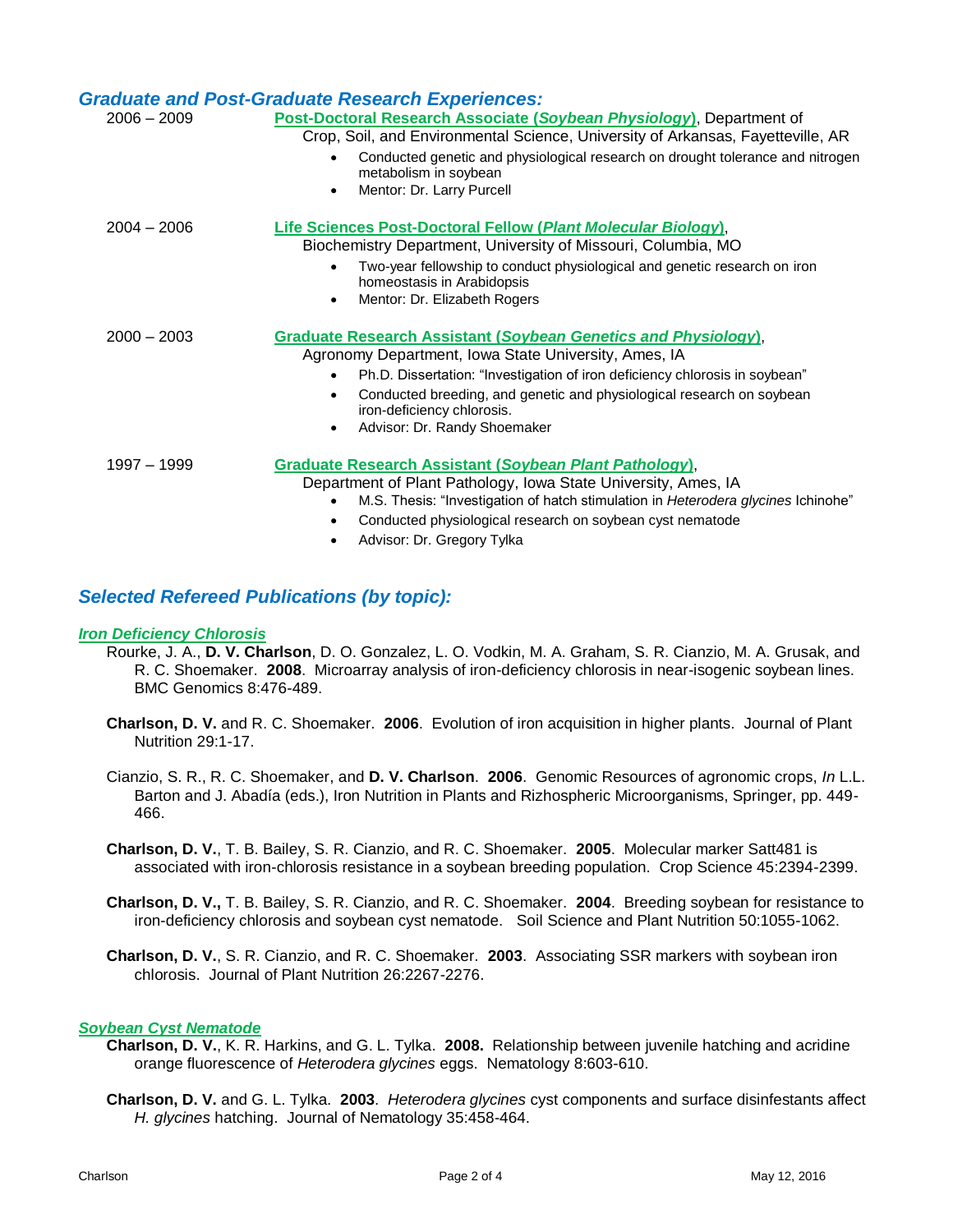# *Selected Refereed Publications (by topic): continued*

#### *Drought and Nitrogen Fixation*

- Fritschi, F. B., J. D. Ray, L. C. Purcell, C. A. King, J. R. Smith, and **D. V. Charlson**. **2013.** Diversity and implications of soybean stem nitrogen concentration. Journal of Plant Nutrition 36:2111-2131.
- **Charlson, D. V.**, S. Bhatnagar, C. A. King, L. C. Purcell, J. D. Ray, C. H. Sneller, and T. E. Carter Jr. **2009**. Polygenic inheritance of canopy wilting in soybean [*Glycine max* (L.) Merr.]. Theoretical and Applied Genetics 119:587-594.
- **Charlson, D. V.**, K. L. Korth, and L. C. Purcell. **2009.** Allantoate amidohydrolase transcript expression is independent of drought tolerance in soybean. Journal of Experimental Botany 60: 847-851.

#### *National Scientific Meeting and Invited Presentations:*

- "Convergent evolution of ureide-catabolizing enzymes in plants and animals." October 6, **2008**. ASA-CSSA-SSSA International Annual Meeting, Houston, TX.
- "Update on molecular markers for soybean resistance to iron chlorosis." February 23, **2005**. Soybean Breeders Workshop, St. Louis, MO.
- "Functional analysis of soybean genes for iron-deficiency chlorosis." February 21, **2002**. North Central Soybean Research Program, Nashville, TN.
- "Molecular markers for breeding iron deficiency chlorosis." January 10, **2001**. Iowa Soybean Promotion Board, Ames, IA.
- "Surface disinfestation of *Heterodera glycines* eggs affects hatch behavior." July 8, **1999**. Joint Meeting of The American Society of Parasitologists and The Society of Nematologists, Monterey, CA.

#### *Selected Academic Presentations:*

- "Investigations in soybean iron chlorosis, soybean cyst nematode, and iron acquisition in plants." September 27, **2004**. Interdisciplinary Plant Group Fall Seminar Series, University of Missouri.
- "Breeding for soybean iron chlorosis resistance." September 13, **2002**. Center for Plant Responses to Environmental Stress Fall Seminar Series, The Plant Sciences Institute, Iowa State University.
- "Linking the physiology with the genetics of iron-deficiency chlorosis in soybean." October 9, **2001**. Crop Production and Physiology Fall Seminar Series, Agronomy Department, Iowa State University.

"The biology, management, and genetics of iron-deficiency chlorosis in soybean." February 6, **2001**. Department of Plant Pathology Spring Seminar Series, Iowa State University.

#### *Certifications and Diploma:*

|        | North Iowa Area Community College, Mason City, IA |                                   |
|--------|---------------------------------------------------|-----------------------------------|
| (2017) | <b>Diploma</b>                                    | Agriculture Technology            |
| (2017) | Certificate                                       | PappaJohn Entrepreneurial Program |
|        | North Iowa Air Service, Mason City, IA            |                                   |

# **<u>Iowa Commercial Pesticide Applicator License</u>**<br>  $\circ$  Category 1A (Agricultural Weed Control)<br>
Control License Leocat Control

**Category 1A (Agricultural Weed Control)** o Category 1B (Agricultural Insect Control)

(2017) Private Pilot Certificate

- o Category 1C (Agricultural Crop Disease Control)
- o Category 4 (Seed Treatment)
- o Category 9 (Regulatory Pest Control)
- o Category 10 (Demonstration and Research Pest Control)